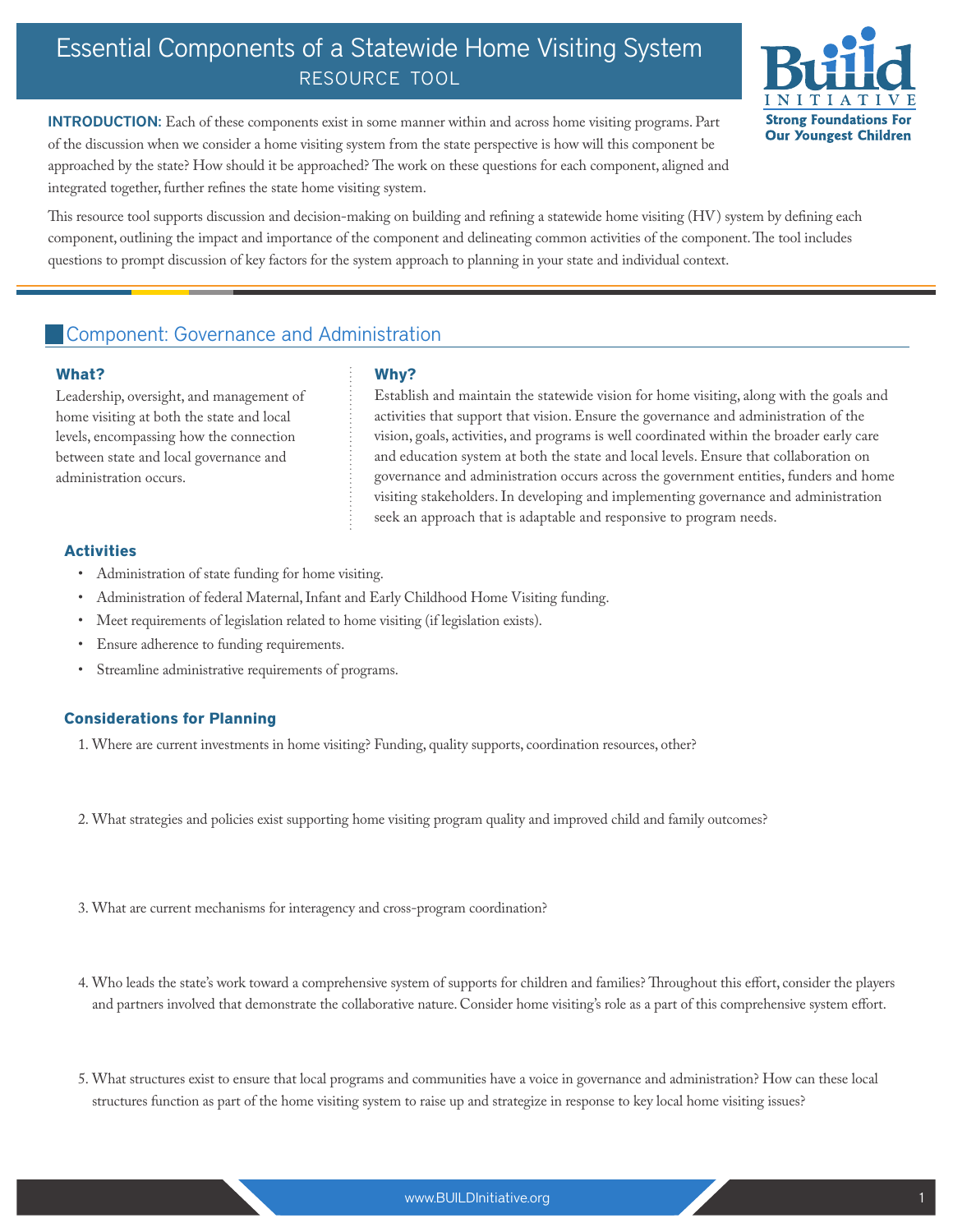### Cross-system and interagency needs assessment and planning ensures all funders, programs, communities, and interests are captured in order to work toward a collaborative home visiting system made up of multiple models, funders, and community-based approaches to the work.

#### **Why?**

Assessment and planning are necessary to understand and implement a system that realizes the statewide vision for a continuum of home visiting services.

In a collaborative approach to a home visiting system, and with home visiting as a core piece of the broader early care and education system, planning that is built from an active needs assessment and data analysis approach is necessary to allow all partners to have a clear understanding of their roles and responsibilities and to detail out expectations, goals, and outcomes (at system, community, program, child, and family levels).

#### **Activities**

- • Identify service gaps and plan for growth and expansion.
- Understand the role, and reality, of data systems collecting information on home visiting indicators and statistics. Seek to improve the data system functioning.
- • Maintain access to data necessary for analysis and planning around home visiting.
- Ensure criteria related to who is served by the various home visiting models is understood and part of the planning process.
- Complete routine needs assessment and analysis of results.
- Maintain strategic and fiscal plans for home visiting.

#### **Considerations for Planning**

1. How has expansion of home visiting programs occurred in the recent past? What data or need informed the process?

- 2. What current processes are used by specific models in the areas of needs assessments and planning? How can these inform statewide system assessment and planning?
- 3. What cross-system coordination of assessment and planning is currently in place?
- 4. How will assessment and planning further the alignment between family needs and home visiting programs?
- 5. What other assessment and planning processes exist for the early care and education system? What role does home visiting have in these processes?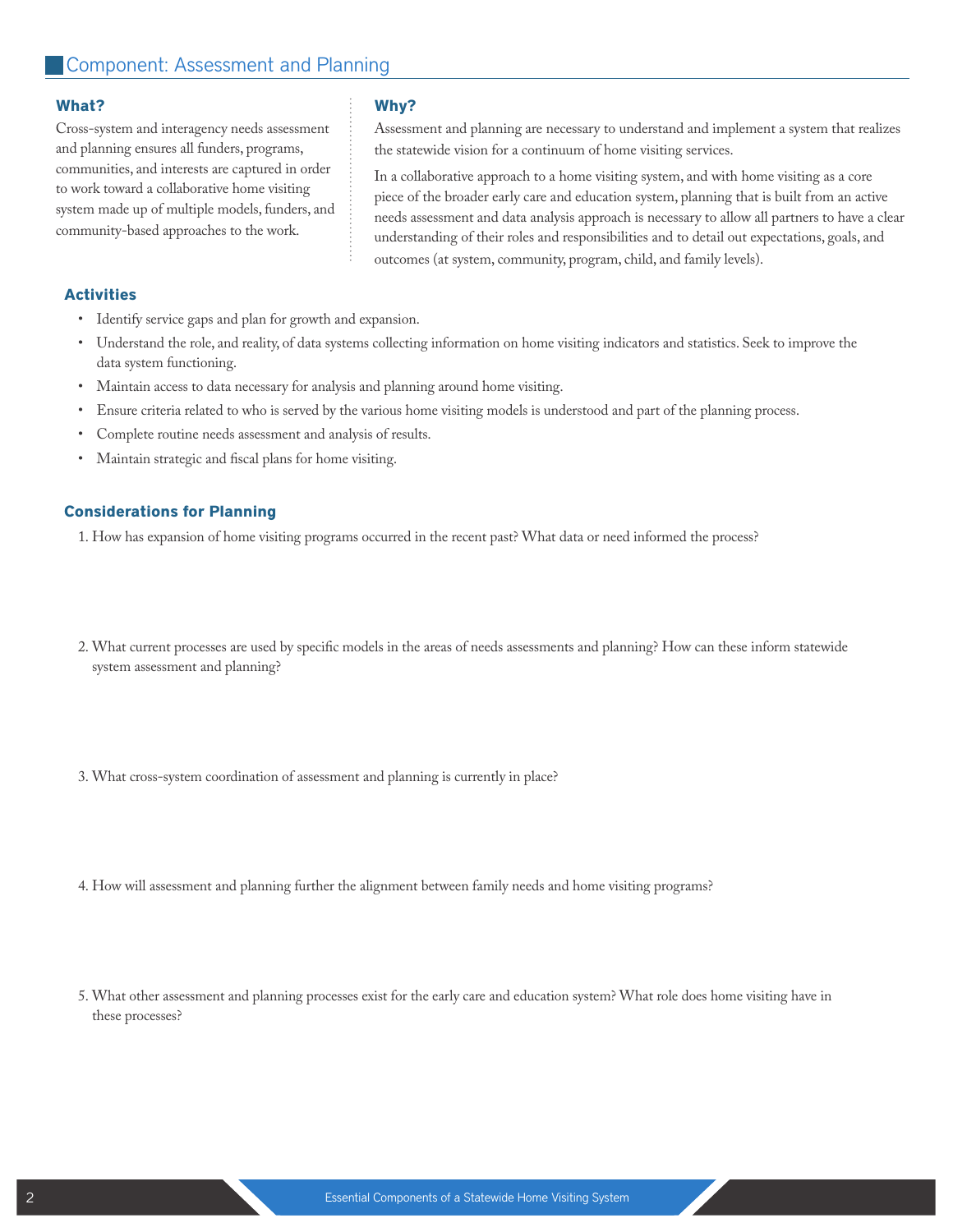Financing and funding mechanisms to support home visiting are focused on diverse and stable sources implemented in an efficient and coordinated manner to best support local implementation.

### **Why?**

The statewide home visiting system is in a position to advance the blending of multiple funding streams to support programming and systems supports. Blending funding streams, such as federal and state funding, is a way to ensure opportunities for expansion as needed. Additionally, accessing multiple funding streams may allow for implementing innovative models or enhancements to models driven by family and community needs.

### **Activities**

- Track all federal, state, and local (public and private) funding for home visiting.
- Understand the funding needs of local programs and system-level supports.
- Coordinate funding streams in order to streamline administrative requirements.
- Advocate for funding needs of the programs and system.

### **Considerations for Planning**

1. What are the current funding sources (type of funding and amount) supporting home visiting?

2. What examples of multiple funding sources supporting a continuum of funding in a local community exist to explore?

- 3. How are the costs of home visiting tracked and understood across models (the cost of quality and variance based on model intensity)?
- 4. What is the current understanding of the administrative requirements of models and funders?
- 5. Consider other states for examples of the impact of streamlining home visiting administrative requirements and the process to achieve the streamlining.
- 6. What messaging and advocacy tools exist to finance all aspects of the home visiting system and programming? How are these tools used?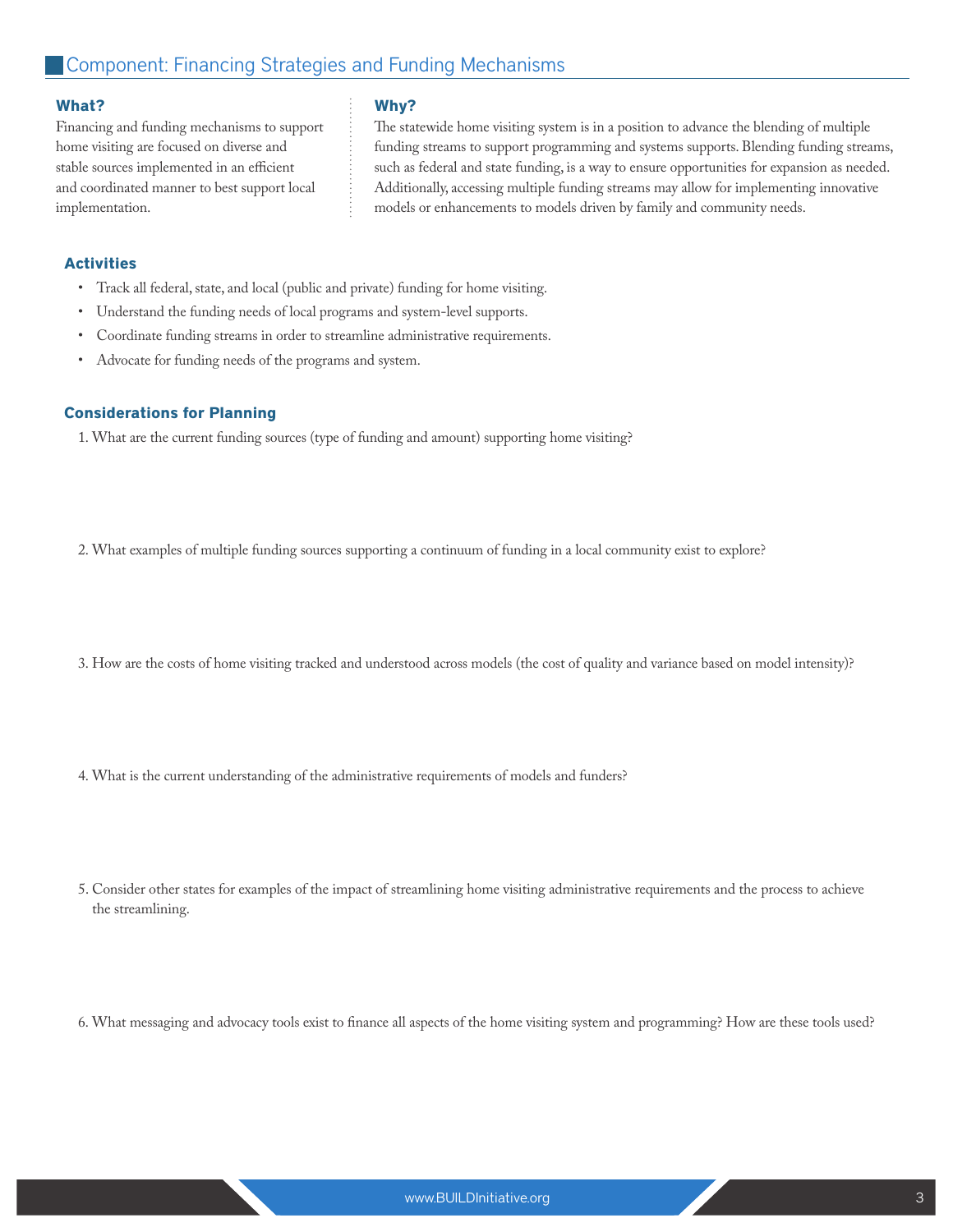Evaluation, quality assurance activities, and communication on results of evaluation and quality improvement activities are coordinated across models and funding, at the state and local levels, in order to improve programs and their support structures.

#### **Why?**

Program improvement should be driven by data and evaluation that considers both program strengths and weaknesses in working to improve program quality. Coordination at the state system level is necessary to achieve benefits of knowledge gained across different models and funders, and maximize opportunities to implement quality improvement strategies reaching all programs. Maintaining a statewide vision for quality and a quality assurance plan leads to coordinated data collection, analysis and monitoring, streamlining across models by shared metrics and evaluation points, and monitoring structures.

#### **Activities**

- • Develop and maintain a quality assurance plan (cross-model and funding).
- • Support models in understanding and applying an implementation science approach to their program-specific strategies.Ensure this approach is accounted for in state-level analysis of continuous quality improvement and evaluation, and communication of results.
- • Identify outcomes and evaluation measures that are shared across models and support the statewide goals for the impact of home visiting.
- • Maintain a dashboard tool that tracks the identified outcomes and evaluation measures, gathering data across models.
- • Communicate with state and local partners on progress, including analysis of expected impact.

#### **Considerations for Planning**

- 1. How are home visiting program objectives and outcome measures currently understood by the early care and education system? What efforts exist to map or align objectives and outcomes across models?
- 2. What type of evaluation and quality assurance activities are in place by model, or at programs? How can these be integrated in to a state quality assurance plan?
- 3. What are potential funding sources to support statewide evaluation efforts? Consider how other states have developed and maintained evaluation across models? Quality assurance activities?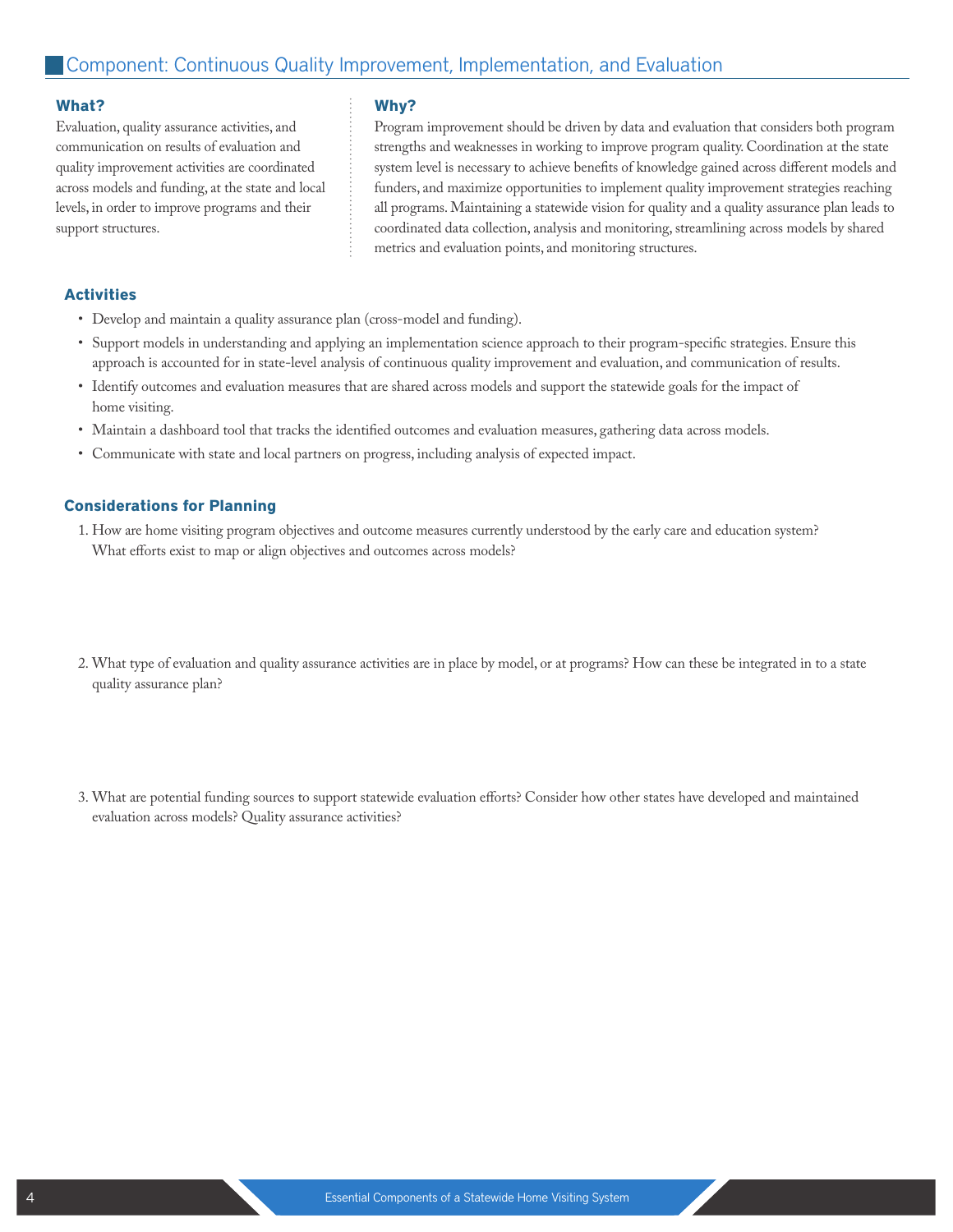The core value of a highly skilled and supported home visiting workforce is held by the system and maintained across agencies, funders, and models.

### **Why?**

Professional development activities coordinated at the state level (training and technical assistance) have the ability to be responsive to the results of evaluation and continuous quality improvement efforts. Home visiting is a unique delivery model. Within the early care and education system, the training, supports, and supervision needed for high-quality home visiting must be reflective of this uniqueness, which the statewide system ensures.

### **Activities**

- Assess for common training and professional development needs across programs and coordinate a response.
- • Maintain an alignment and tracking chart which maps the training that all home visiting programs need, as well as model-specific trainings.
- • Seek opportunities to deliver common trainings to models in collaboration settings.
- • Understand the capacity of community level supports for cross-model training and professional development.

### **Considerations for Planning**

1. What are the model-specific professional development supports in place?

2. How are training and technical assistance needs assessed and planned for at the state level (by model) and program level?

- 3. What examples of cross-model, cross-program professional development efforts exist? What has been the impact of these efforts?
- 4. Consider how other states have addressed the coordination of professional development with multiple models and funding sources directing the models.